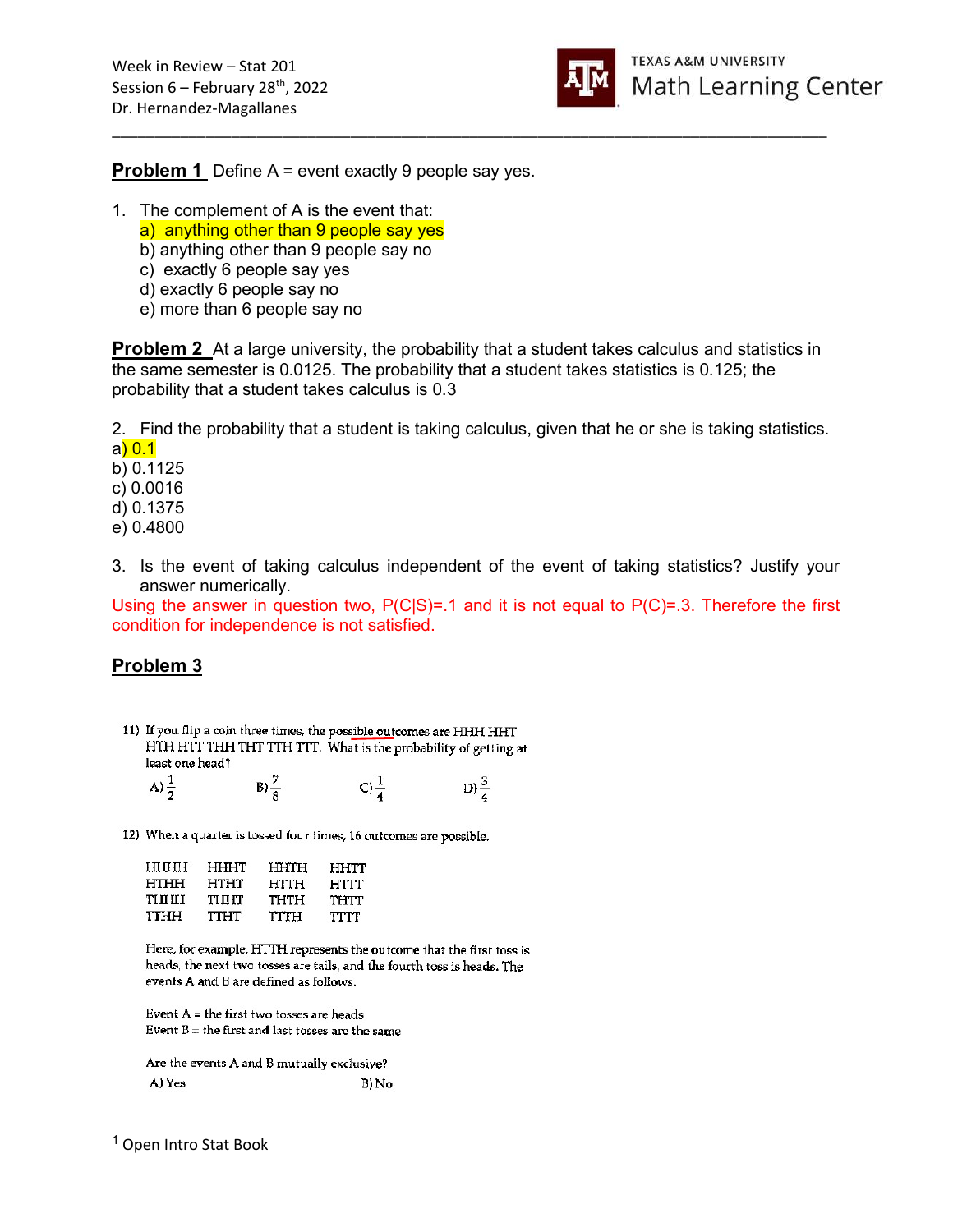

\_\_\_\_\_\_\_\_\_\_\_\_\_\_\_\_\_\_\_\_\_\_\_\_\_\_\_\_\_\_\_\_\_\_\_\_\_\_\_\_\_\_\_\_\_\_\_\_\_\_\_\_\_\_\_\_\_\_\_\_\_\_\_\_\_\_\_\_\_\_\_\_\_\_\_\_\_\_\_\_\_\_\_\_ A and B are not mutually exclusive because there are outcomes that are both in A and B like {HHHH,HHTH}.

## Problem 4

The American Community Survey is an ongoing survey that provides data every year to give communities the current information they need to plan investments and services. The 2010 American Community Survey estimates that 14.6% of Americans live below the poverty line, 20.7% speak a language other than English (foreign language) at home, and 4.2% fall into both categories.

Consider P(Poverty)=0.146; P(Foreign)=0.207 and P(Poverty ∩ Foreign) = 0.042

- 4. Are living below the poverty line and speaking a foreign language at home disjoint? No, because there are Americans that live below poverty and speak a foreign language.
- 5. What percent of Americans live below the poverty line and only speak English at home?  $0.146 - 0.042 = 0.104$  (Hint – use a venn diagram)
- 6. What percent of Americans live below the poverty line or speak a foreign language at home? P(Poverty ∪ Foreign) = P(Poverty) + P(Foreign) - P(Poverty ∩ Foreign) = 0.146 + 0.207 –  $0.042 = 0.311$
- 7. What percent of Americans live above the poverty line and only speak English at home

0.207-0.042

8. Is the event that someone lives below the poverty line independent of the event that the person speaks a foreign language at home?

They are not independent because

P(Poverty ∩ Foreign) =  $0.042 \neq P(poverty) \times P(foreign) = 0.146 \times 0.207 = 0.0302$ 

### Problem 5

Consider  $P(A) = 0.3$ ,  $P(B) = 0.7$ 

- 9. Can you compute P(A and B) if you only know P(A) and P(B)? If A and B are independent then  $P(A \cap B) = P(A) \times P(B)$
- 10. Assuming that events A and B arise from independent random processes,
	- a. What is P(A and B)?

$$
P(A \cap B) = 0.3 \times 0.7 = 21
$$

b. What is P(A or B)?

<sup>1</sup> Open Intro Stat Book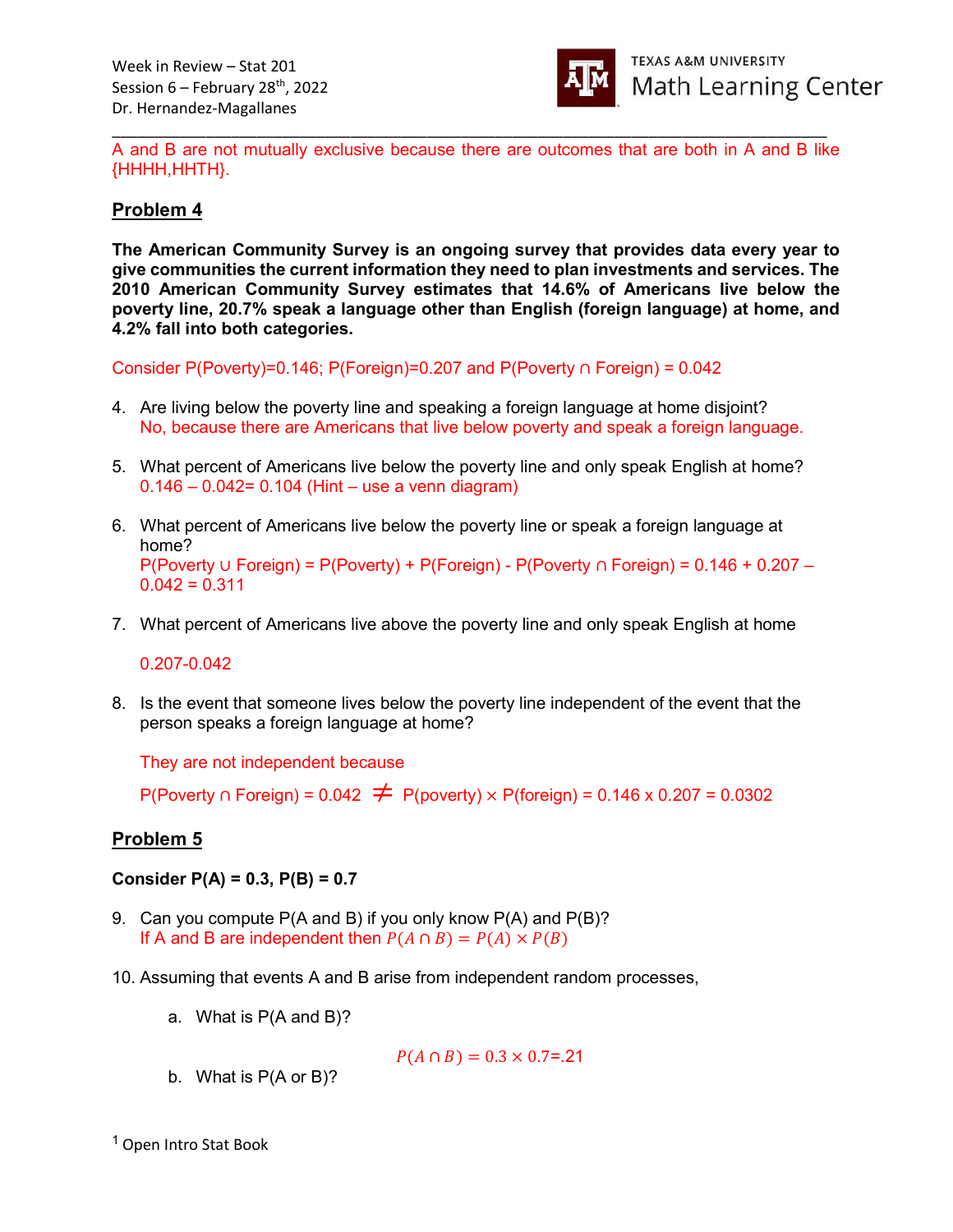

 $P(A \cup B) = P(A) + P(B) - P(A \cap B) = 0.3 + 0.7 - 0.21 = 0.79$ 

c. What is P(A|B)?

$$
P(A|B) = \frac{P(A \cap B)}{P(B)} = \frac{0.21}{0.7} = 0.3
$$

11. If we are given that  $P(A \text{ and } B) = 0.1$ , are the random variables giving rise to events A and B independent?

\_\_\_\_\_\_\_\_\_\_\_\_\_\_\_\_\_\_\_\_\_\_\_\_\_\_\_\_\_\_\_\_\_\_\_\_\_\_\_\_\_\_\_\_\_\_\_\_\_\_\_\_\_\_\_\_\_\_\_\_\_\_\_\_\_\_\_\_\_\_\_\_\_\_\_\_\_\_\_\_\_\_\_\_

A and B are not independent because  $P(A \cap B) = 0.1 \neq P(A) \times P(B) = 0.21$ 

12. If we are given that  $P(A \text{ and } B) = 0.1$ , what is  $P(A|B)$ ?

$$
P(A|B) = \frac{P(A \cap B)}{P(B)} = \frac{0.1}{0.7} = 0.1428
$$

#### Problem 6

A quiz consists of 3 multiple choice questions with 4 possible answers each. If a student guesses the answer to each question, what is the probability that they get all the answers correct?

 $P(C_1 \text{ and } C_2 \text{ and } C_3) = P(C_1) \times P(C_2) \times P(C_3) = 0.25 \times 0.25 \times 0.25 \times 0.25$ 

### Problem 7<sup>1</sup>

Topics: contingency table, conditional probability, joint probability, marginal probability.

The family college data set contains a sample of 792 cases with two variables, teen and parents, and is summarized in the following Table:

|      |                 | parents |     |       |
|------|-----------------|---------|-----|-------|
|      |                 | degree  | not | Total |
| teen | college         |         | 214 |       |
|      | not             | 40      | 298 | 347   |
|      | $_{\rm{Total}}$ |         |     |       |

The teen variable is either college or not, where the college label means the teen went to college immediately after high school. The parent's variable takes the value degree if at least one parent of the teenager completed a college degree.

13. If at least one parent of a teenager completed a college degree, what is the chance the teenager attended college right after high school?

#### $P(C|D) = 231/280$